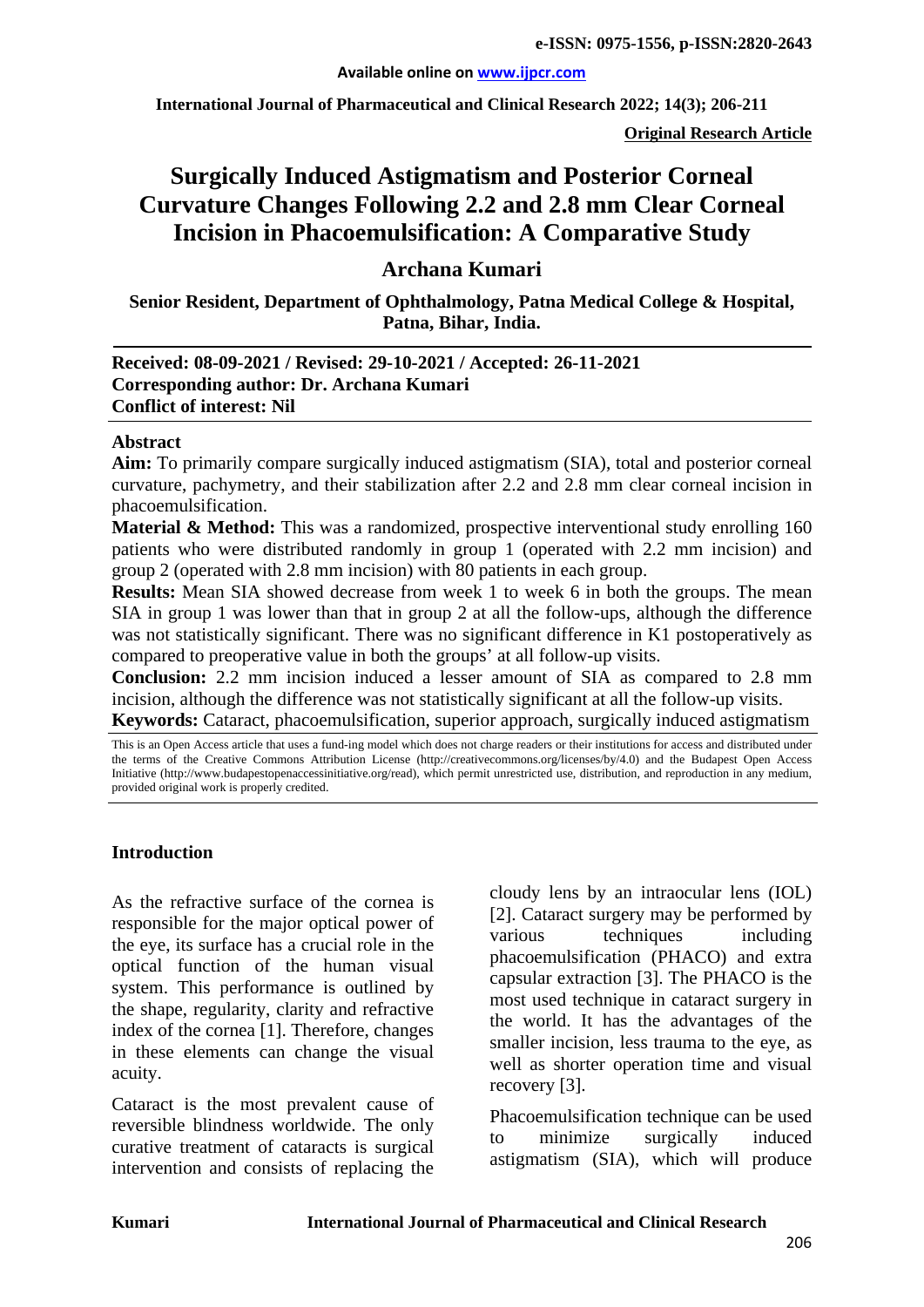optimal postoperative vision. [4, 5]In addition, clear corneal incision (CCI) technique can further minimize SIA that was induced by surgical sutures.[6]

Surgically induced astigmatism (SIA) is defined as the flattening effect in that axis induced by an incision made on the cornea and influences the refractive outcomes of cataract surgery. SIA is influenced by preoperative astigmatism, incision size, location, architecture, corneal thickness, rigidity, and wound healing postoperatively.[4]

**Thus, this study compares** to compare and better understand the corneal topography, pachymetry changes, and SIA between 2.8 and 2.2 mm incisions among different cataract grades in phacoemulsification surgery.

# **Material & Method:**

This was a randomized, prospective interventional study enrolling in Department of Ophthalmology Patna Medical College and Hospital, Patna, Bihar, India for 1 year. 160 patients who were distributed randomly in group 1 (operated with 2.2 mm incision) and group 2 (operated with 2.8 mm incision) with 80 patients in each group.

One-hundred sixty eyes of 160 patients of either sex having senile cataract (>40 years) graded as per Lens Opacities Classification System III (LOCS‑III) grading and divided into group 1 and group 2 by a computer-generated random number table. Patients in group 1 were operated with a 2.2 mm incision and in group 2 with a 2.8 mm incision.

Patients with preexisting conditions like pterygium grade II and III, corneal opacity, uveitis or other inflammatory eye diseases, complicated cataract, traumatic cataract, diabetic retinopathy, previous ocular surgery, and irregular astigmatism were excluded from the study.

The recruited patients were examined preoperatively and during follow-up at first, third, and sixth weeks postoperatively for uncorrected visual acuity (UCVA) and best-corrected visual acuity (BCVA) with refraction. Corneal topography and pachymetry were evaluated using anterior segment analyzer-Pentacam (Oculus, Wetzlar, Germany). Intraocular lens (IOL) power was calculated using Lenstar 900 (Haag Streit Diagnostics, Koeniz, Switzerland). Preoperatively, +90D fundus examination and intraocular pressure measurement were done.

LOCS III was used for grading the cataract. The patients underwent uncomplicated phacoemulsification surgery with foldable IOL implantation using a 2.2 mm incision in group 1 and 2.8 mm incision in group 2 using the Oertli phacoemulsification system with the same technique. The primary outcome, SIA, was calculated using an online calculator available on doctor hill.com at first, third, and sixth weeks postoperatively.

Measurable values like age, sex, and LOCS III were considered qualitative or categorical variables and were described as percentages. The normality of the continuous data was tested using one Sample Kolmogorov–Smirnov test. The normally distributed data was tested using a paired t-test and the non normal data using Wilcoxon signed-rank test. Comparison across the two groups ‑ with 2.2 and 2.8 mm incision – was done using Mann–Whitney's test. The data analysis was done using the latest version 25 of IBM SPSS software (Statistical Product and Service Solutions).

## **Results:**

Table 1 shows the variation of SIA in the two groups at different follow-ups. Mean SIA showed decrease from week 1 to week 6 in both the groups. The mean SIA in group 1 was lower than that in group 2 at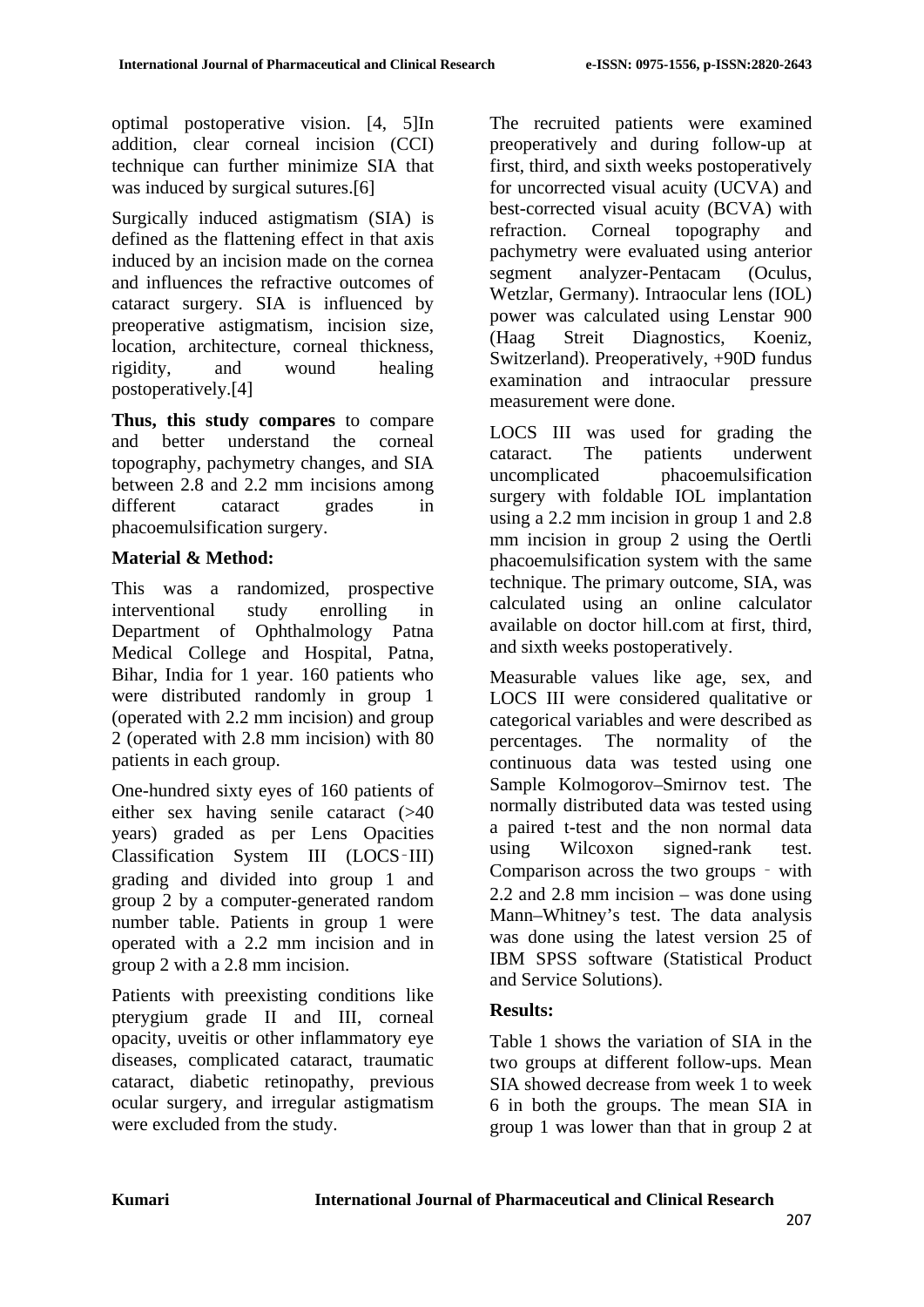all the follow-ups, although the difference was not statistically significant [Fig. 1].

Also, when we compared SIA between the cataract grades, both the groups showed an increase in SIA with an increase in the hardness of the cataract at all the followups [Table 2]. Although group 1 did show a decrease for the NS V cataract grade but given the small sample size of NS V grade

cataracts  $(n = 1)$ , the observations are not representative of the grade.

Table 3 lists the changes in total corneal curvature [K1, K2 (steep axis), and Astigmatism (ast)] and posterior corneal curvature [k1, k2, and astigmatism (ast)]. There was no significant difference in K1 postoperatively as compared to preoperative value in both the groups' at all follow-up visits.





| Table 1: Mean surgically induced astigmatism (SIA) |  |  |  |
|----------------------------------------------------|--|--|--|
|----------------------------------------------------|--|--|--|

| <b>Parameter</b> | <b>Property</b> | Week 1          | Week 3         | Week 6          |
|------------------|-----------------|-----------------|----------------|-----------------|
| <b>SIA</b>       |                 |                 |                |                 |
| Group 1          | <b>Mean</b> ±SD | $0.77+0.29$     | $0.51 \pm 0.2$ | $0.50 \pm 0.27$ |
| Group 2          | <b>Mean</b> ±SD | $0.70 \pm 0.32$ | $0.56 \pm 0.5$ | $0.44 + 0.31$   |
| <b>P</b> value   |                 | 0.621           | 0.863          | 0.271           |

| Table 2: Comparison of preoperative and postoperative total and posterior corneal |  |
|-----------------------------------------------------------------------------------|--|
| curvature                                                                         |  |

| <b>LOCS-III</b> |              | Week 1       | Week 3       |                  | Week 6       |              |
|-----------------|--------------|--------------|--------------|------------------|--------------|--------------|
| Grade           | Group 1      | Group 2      | Group 1      | Group 2          | Group 1      | Group 2      |
| NS I            | 0.61         | 0.61         | 0.52         |                  | 0.48         | 0.34         |
|                 | $(\pm 0.28)$ | $(\pm 0.09)$ | $(\pm 0.22)$ | $0.41(\pm 0.13)$ | $(\pm 0.25)$ | $(\pm 0.11)$ |
| NS II           | 0.63         | 0.63         | 0.53         | 0.62             | 0.51         | 0.49         |
|                 | $(\pm 0.30)$ | $(\pm 0.36)$ | $(\pm 0.31)$ | $(\pm 0.44)$     | $(\pm 0.19)$ | $(\pm 0.30)$ |
| NS III          | 0.70         | 0.68         | 0.54         | 0.70             | 0.63         | 0.68         |
|                 | $(\pm 0.42)$ | $(\pm 0.42)$ | $(\pm 0.28)$ | $(\pm 0.42)$     | $(\pm 0.29)$ | $(\pm 0.33)$ |
| NS IV           | 0.88         | 0.72         | 0.59         | 0.74             | 0.67         | 0.68         |
|                 | $(\pm 0.51)$ | $(\pm 0.28)$ | $(\pm 0.30)$ | $(\pm 0.16)$     | $(\pm 0.30)$ | $(\pm 0.33)$ |
| NS <sub>V</sub> | 0.52         | 0.75         | 0.30         | 0.80             | 0.20         | 0.66         |
|                 | $(\pm 0.44)$ | $(\pm 0.40)$ | $(\pm 0.20)$ | $(\pm 0.41)$     | $(\pm 0.11)$ | $(\pm 0.40)$ |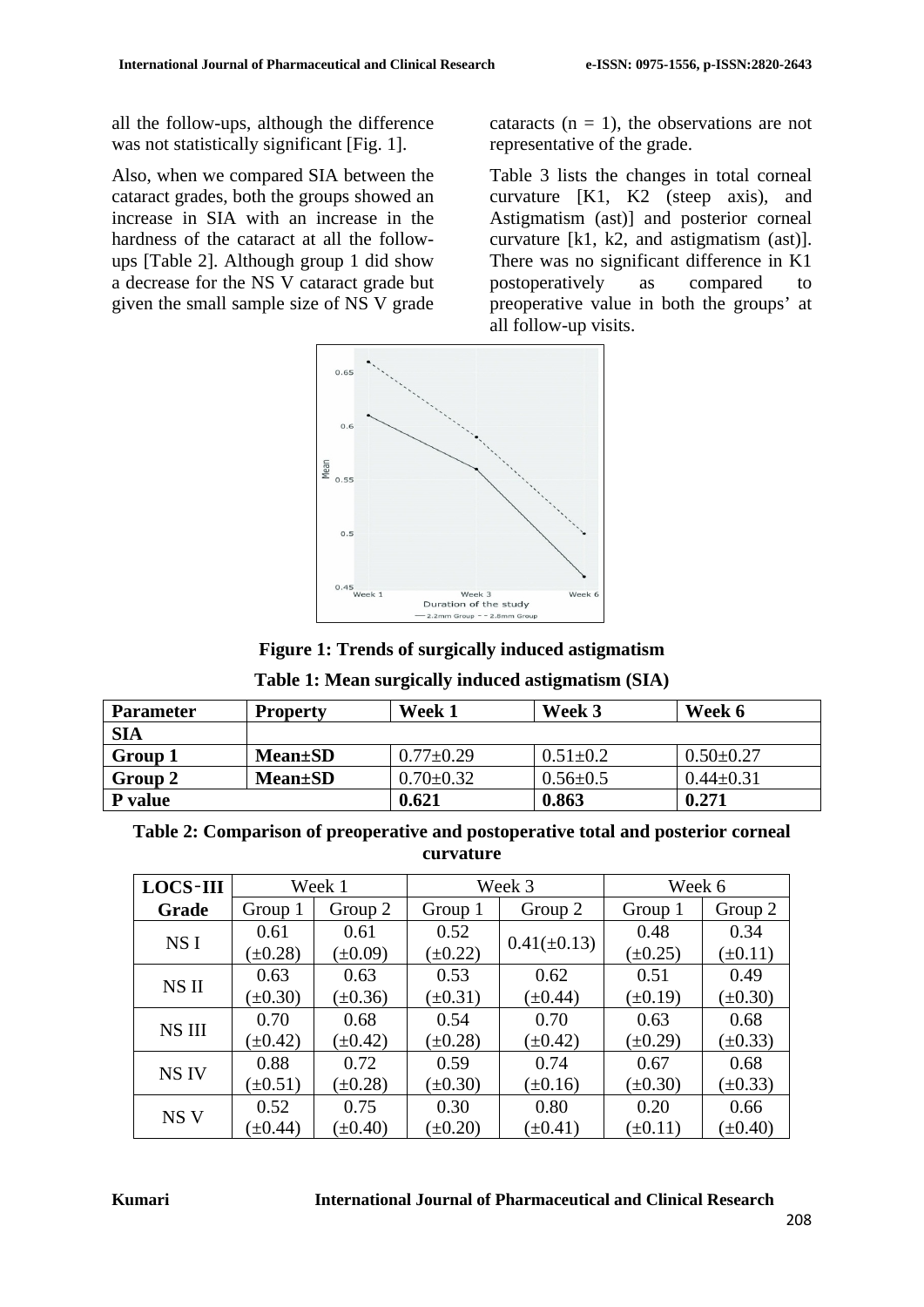|            | <b>Parameter</b> | <b>Property</b> | <b>Preoperative</b> | Week 1           | Week 3           | Week 6           |
|------------|------------------|-----------------|---------------------|------------------|------------------|------------------|
|            | Group 1          | Mean±SD         | $58.24 \pm 1.80$    | $54.72 \pm 1.93$ | $58.22 \pm 1.81$ | $55.3 \pm 1.80$  |
| K1         |                  | p-value         |                     | 0.621            | 0.692            | 0.292            |
|            | Group 2          | Mean±SD         | $55.82 \pm 1.72$    | $56.8 \pm 1.82$  | $58.46 \pm 1.83$ | $55.2 \pm 1.57$  |
|            |                  | p-value         |                     | 0.281            | 0.822            | 0.480            |
| K2         | Group 1          | Mean±SD         | $54.22 \pm 1.67$    | $57.38 \pm 1.75$ | $58.57 \pm 1.79$ | $55.4 \pm 1.70$  |
|            |                  | p-value         |                     | 0.582            | 0.272            | 0.001            |
|            | Group 2          | Mean±SD         | $52.71 \pm 1.98$    | $40.2 \pm 1.33$  | $52.8 \pm 1.87$  | $55.7 \pm 1.82$  |
|            |                  |                 | p-value             |                  | 0.005            | < 0.001          |
|            | Group 1          | Mean±SD         | $0.79 \pm 0.53$     | $0.81 \pm 0.51$  | $0.69 \pm 0.40$  | $0.63 \pm 0.41$  |
| <b>AST</b> |                  | p-value         |                     | 0.621            | 0.681            | 0.040            |
|            | Group 2          | Mean±SD         | $0.90 \pm 0.52$     | $0.88 + 0.7$     | $0.71 \pm 0.45$  | $0.72 \pm 0.39$  |
|            |                  | p-value         |                     | 0.201            | 0.001            | < 0.001          |
|            | Group 1          | Mean±SD         | $-7.14 \pm 0.44$    | $-7.11 \pm 0.24$ | $-7.12 \pm 0.27$ | $-7.21 \pm 0.55$ |
| k1         |                  | p-value         |                     | 0.011            | 0.562            | 0.371            |
|            | Group 2          | Mean±SD         | $-7.63 \pm 0.40$    | $-7.26 \pm 0.41$ | $-7.8 \pm 0.42$  | $-7.27 \pm 0.42$ |
|            |                  | p-value         |                     | 0.042            | 0.172            | 0.271            |
|            | Group 1          | Mean±SD         | $-7.32 \pm 0.38$    | $-7.51 \pm 0.47$ | $-7.28 \pm 0.52$ | $-7.26 \pm 0.46$ |
| k2         |                  | p-value         |                     | 0.020            | 0.726            | 0.581            |
|            | Group 2          | Mean±SD         | $-7.21 \pm 0.33$    | $-7.60 \pm 0.40$ | $-7.82 \pm 0.44$ | $-7.30 \pm 0.40$ |
|            |                  | p-value         |                     | 0.005            | 0.291            | 0.831            |
| ast        | Group 1          | Mean±SD         | $-0.48 + 0.26$      | $-0.47+0.30$     | $-0.42 \pm 0.5$  | $-0.42 \pm 0.39$ |
|            |                  | p-value         |                     | 0.203            | 0.391            | 0.391            |
|            | Group 2          | Mean±SD         | $-0.31 \pm 0.11$    | $-0.39 \pm 0.21$ | $-0.31 \pm 0.15$ | $-0.39+0.19$     |
|            |                  | p-value         |                     | 0.182            | 0.821            | 0.281            |

## **Discussion:**

Phacoemulsification surgery with IOL implantation has become one of the safest, consistent and frequently performed surgery in ophthalmic practice leading to significant visual improvement. Any incision on cornea can potentially alter the optical power of the cornea. Reducing the incision size results in reducing the need for suturing, leading to more wound stability and a decrease in corneal aberrations.[7]

Publications demonstrated that cataract surgery may alter the biomechanical properties of the cornea and this change can be related to the size of surgical incisions [8]. Corneal incisions generally modify previous corneal astigmatism. This change is dependent on the size, shape and

location of the incision [9]. The change of the corneal curvature is less when applying scleral incision, temporal location and a cut length less than 2 mm [10]. Only 2% of cataract surgeries are performed with micro incisions  $\left( < 2 \text{ mm} \right)$ , which are neutral for astigmatism, 66% of cataract surgeries are performed with incisions between 2.6 to 3.1 mm [11]. In our research, we used 2.75 mm incisions. The 2.75 mm incision generates a change of 0.65 D in the anterior curvature [12].

Getting accurate postoperative refraction will determine the success of cataract surgery.[13] One of the main factors that determine good postoperative refraction is SIA.[14]SIA is influenced by many factors, such as the type of cataract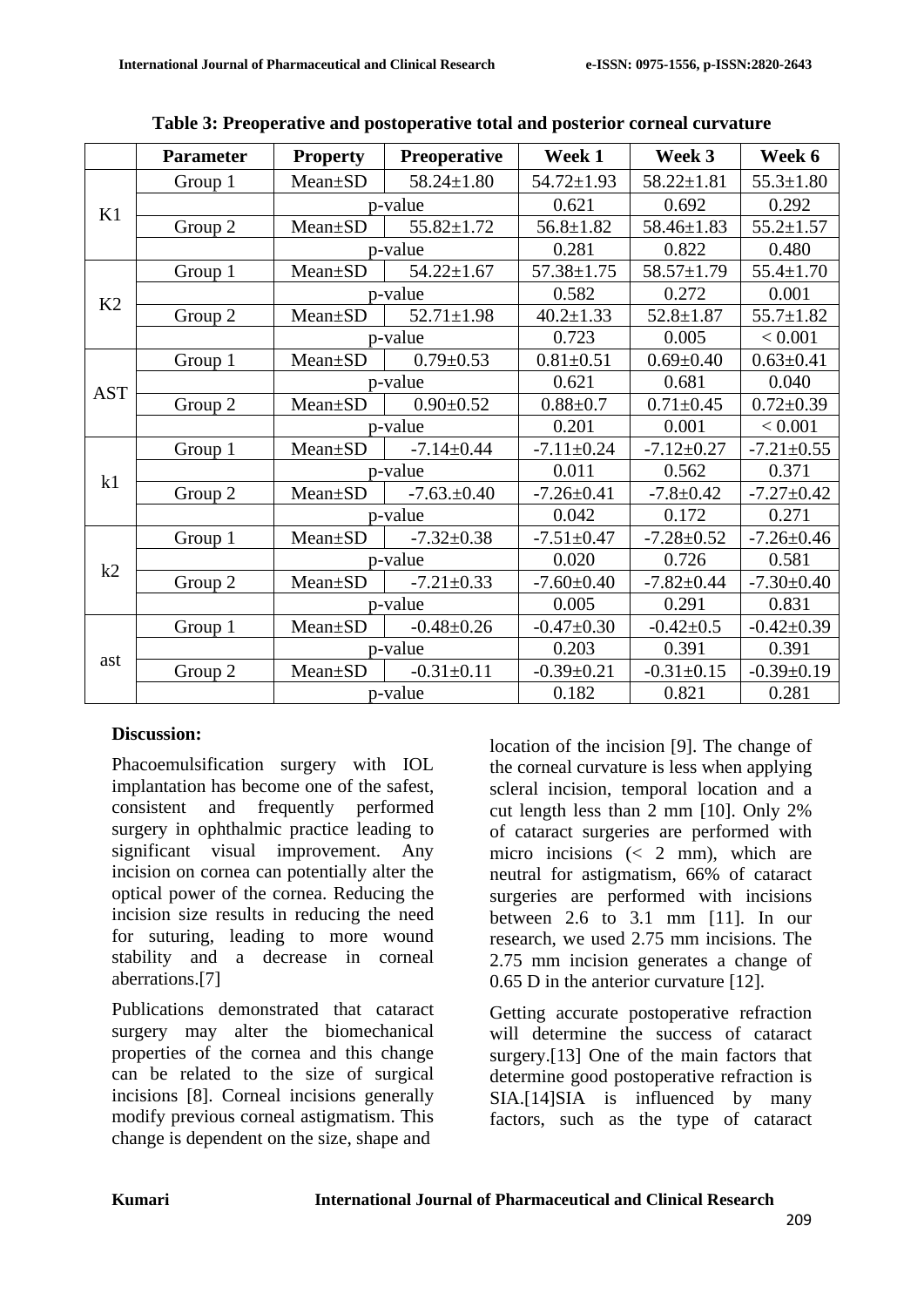surgery, incision type, incision site, and suturing techniques.<sup>[15]</sup>

Some hypotheses can be raised to justify our result. Collagen in the corneal surface and its viscoelasticity that is responsible for any aggression that may generate an elastic deformation is reversible by cessation of stress, returning to its original shape and volume [16] More keratocytes presented on the front surface than the back one can also justify the difference in results regarding variation of anterior and posterior corneal curvature after corneal incision [17].

Hashemi et al. in a study compared 2.2 and 2.8-mm incision groups by using vectoral analysis for SIA. They concluded that there were no clinical or statistically significant differences between the two techniques in minimizing the effect of incision size on SIA. This was similar to findings observed in our study.[18]

In a study by Schmitt AJ et al. [19] with 2.75 mm corneal incision where they have studied posterior corneal curvature changes, similar focal steepening was seen in both k1 and k2. These changes returned to preoperative values by 3 months and the differences were not statistically significant at any postoperative visit. In another study by Hayashi et al. [20] similar findings were observed. It was found that a focal steepening occurred in the posterior cornea around both the nasal and temporal CCIs of 2.4 mm and this wound-related steepening rapidly diminished and was not detected at 4 weeks after surgery or later in either group.[21]

## **Conclusion:**

2.2 mm incision induced a lesser amount of SIA as compared to 2.8 mm incision, although the difference was not statistically significant at all the follow‑up visits. The average SIA from the study was 0.34 diopter. Our study concludes that there is no statistically significant difference to SIA between three groups of astigmatism when they were operated using superior approach.

# **References:**

- 1. Domniz YY, Cahana M, Avni I. Corneal surface changes after pars plana vitrectomy and scleral buckling surgery. J Cataract Refract Surg. 2001;27(6):868-72.
- 2. Macedo BGd, Pereira LSM, Rocha FL, Castro ANBVd. Medo de cair e qualidade de vida em idosos com catarata. Rev Brasil Geriatr Gerontol. 2013;16(3):569-77.
- 3. G. BAILEY. All About Vision. Availeble on June 20, 2019
- 4. Ernest P, Hill W, Potvin R. Minimizing surgically induced astigmatism at the time of cataract surgery using a square posterior limbal incision. J Ophthalmol 2011; 2011:243170-4.
- 5. Mahatme V, Rahman L, Pande C, Wairagade N, Singare R, M. D. P, et al. Surgically induced astigmatism after implantation of foldable and nonfoldable lenses in cataract surgery by phacoemulsification. J Evol Med Dent Sci 2015; 4:1474-9.
- 6. Potvin R, Makari S. Cataract surgery and methods of wound closure: a review. Clin Ophthalmol 2015; 9:921- 8.
- 7. Sethi HS, Saluja K, Naik MP. Comparative analysis of coaxial phacoemulsification with 2.2‑ and 2.8 ‑mm clear corneal incisions. Int Ophthalmol 2018;38:215‑22.
- 8. Klijn S, van der Sommen CM, Sicam VA, Reus NJ. Value of posterior keratometry in the assessment of surgically induced astigmatic change in cataract surgery. Acta Ophthalmol. 2016;94(5):494-8.
- 9. Tappin MJ, Larkin DF. Factors leading to lens implant decentration and